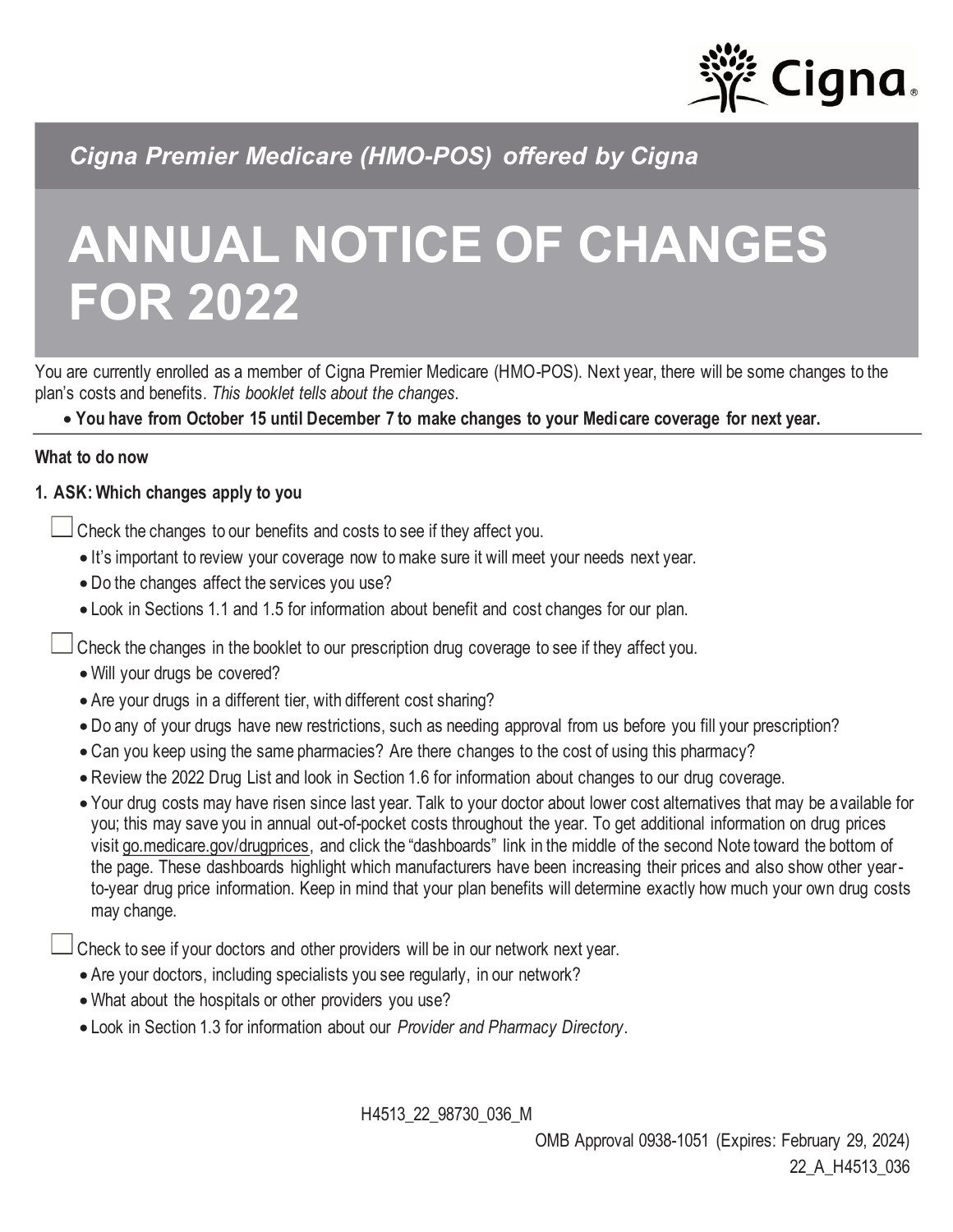Think about your overall health care costs.

- How much will you spend out-of-pocket for the services and prescription drugs you use regularly?
- How much will you spend on your premium and deductibles?
- How do your total plan costs compare to other Medicare coverage options?

Think about whether you are happy with our plan.

# **2. COMPARE:** Learn about other plan choices

Check coverage and costs of plans in your area.

- Use the personalized search feature on the Medicare Plan Finder at www.medicare.gov/plan-compare website.
- Review the list in the back of your *Medicare & You 2022* handbook.
- Look in Section 3.2 to learn more about your choices.

Once you narrow your choice to a preferred plan, confirm your costs and coverage on the plan's website.

# **3. CHOOSE:** Decide whether you want to change your plan

- If you don't join another plan by December 7, 2021, you will be enrolled in Cigna Premier Medicare (HMO-POS).
- To change to a **different plan** that may better meet your needs, you can switch plans between October 15 and December 7.

# **4. ENROLL:** To change plans, join a plan between **October 15** and **December 7, 2021**

- If you don't join another plan by **December 7, 2021**, you will be enrolled in Cigna Premier Medicare (HMO-POS).
- If you join another plan by **December 7, 2021**, your new coverage will start on **January 1**, **2022**. You will be automatically disenrolled from your current plan.

## **Additional Resources**

- Please contact our Customer Service number at 1-800-668-3813 for additional information. (TTY users should call 711.) Hours are October 1 – March 31, 8:00 a.m. – 8:00 p.m. local time, 7 days a week. From April 1 – September 30, Monday – Friday 8:00 a.m. – 8:00 p.m. local time. Messaging service used weekends, after hours, and on federal holidays.
- To get information from us in a way that works for you, please call Customer Service. We can give you information in braille, in large print, and other alternate formats if you need it.
- **Coverage under this Plan qualifies as Qualifying Health Coverage (QHC)** and satisfies the Patient Protection and Affordable Care Act's (ACA) individual shared responsibility requirement. Please visit the Internal Revenue Service (IRS) website at www.irs.gov/Affordable-Care-Act/Individuals-and-Families for more information.

# **About Cigna Premier Medicare (HMO-POS)**

- Cigna contracts with Medicare to offer Medicare Advantage HMO and PPO plans and Part D Prescription Drug Plans (PDP) in select states, and with select State Medicaid programs. Enrollment in Cigna depends on contract renewal.
- When this booklet says "we," "us," or "our," it means Cigna*.* When it says "plan" or "our plan," it means Cigna Premier Medicare (HMO-POS).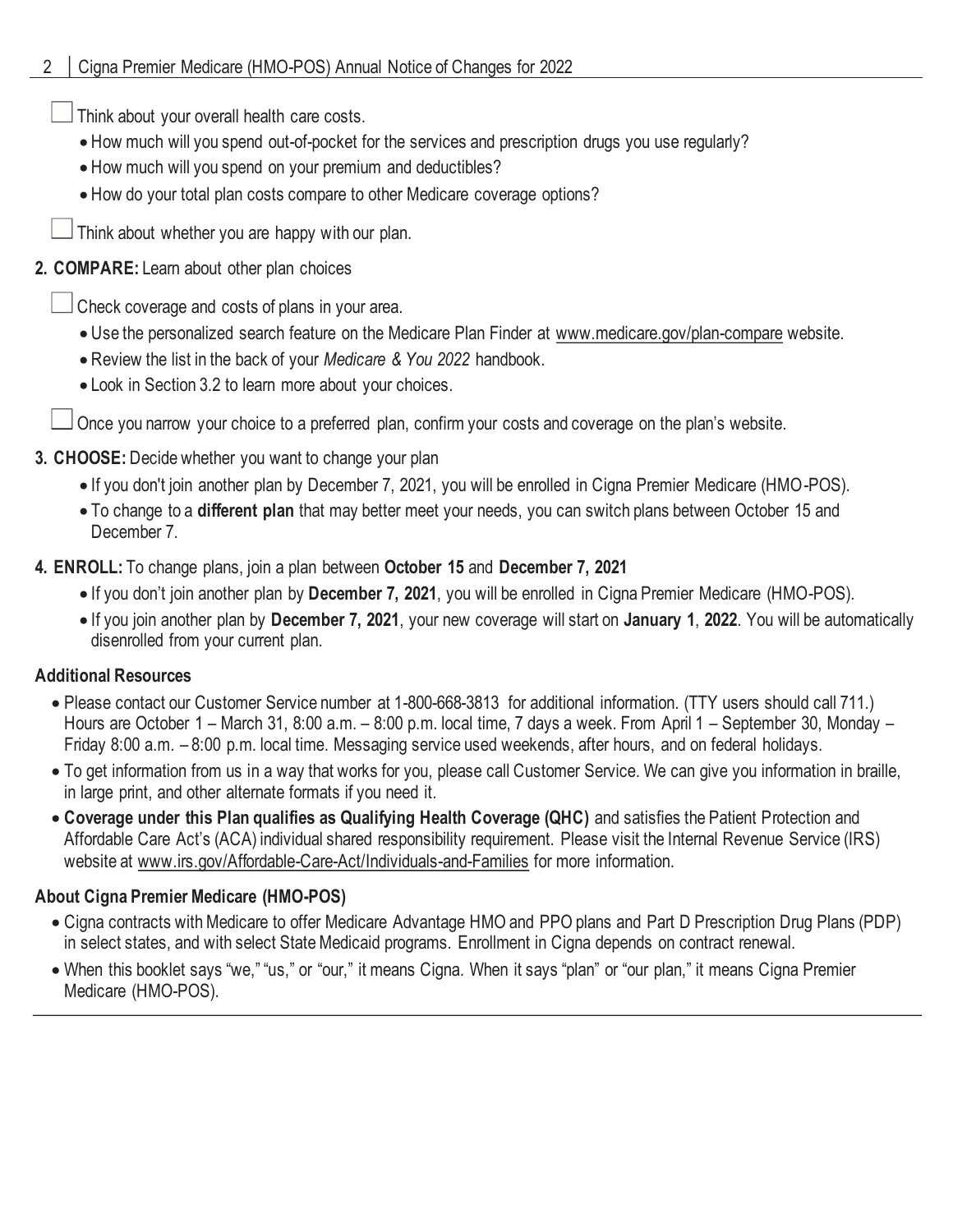## **Summary of Important Costs for 2022**

The table below compares the 2021 costs and 2022 costs for Cigna Premier Medicare (HMO-POS) in several important areas. **Please note this is only a summary of changes**. A copy of the *Evidence of Coverage* is located on our website at www.cignamedicare.com. You may also call Customer Service to ask us to mail you an *Evidence of Coverage*.

| Cost                                                                                                                          | 2021 (this year)                            | 2022 (next year)                                                                          |
|-------------------------------------------------------------------------------------------------------------------------------|---------------------------------------------|-------------------------------------------------------------------------------------------|
| Monthly plan premium*                                                                                                         | \$55                                        | \$57                                                                                      |
| * Your premium may be higher or lower<br>than this amount. See Section 1.1<br>for details.                                    |                                             |                                                                                           |
| Maximum out-of-pocket amount                                                                                                  | \$6,700                                     | \$6,700                                                                                   |
| This is the most you will pay out-of-pocket<br>for your covered Part A and Part B<br>services. (See Section 1.2 for details.) |                                             |                                                                                           |
| Doctor office visits                                                                                                          | In-Network:                                 | In-Network:                                                                               |
|                                                                                                                               |                                             | Primary care visits: \$0 copayment per visit Primary care visits: \$0 copayment per visit |
|                                                                                                                               | Specialist visits: \$30 copayment per visit | Specialist visits: \$30 copayment per visit                                               |
|                                                                                                                               | Out-of-Network:                             | Out-of-Network:                                                                           |
|                                                                                                                               | Primary care visits:                        | Primary care visits:                                                                      |
|                                                                                                                               | 30% coinsurance per visit                   | 30% coinsurance per visit                                                                 |
|                                                                                                                               | Specialist visits:                          | Specialist visits:                                                                        |
|                                                                                                                               | 30% coinsurance per visit                   | 30% coinsurance per visit                                                                 |
| Inpatient hospital stays                                                                                                      | In-Network:                                 | In-Network:                                                                               |
| Includes inpatient acute, inpatient                                                                                           | Days 1-5: \$300 copayment per day           | Days 1-5: \$300 copayment per day                                                         |
| rehabilitation, long-term care hospitals                                                                                      | Days 6-90: \$0 copayment per day            | Days 6-90: \$0 copayment per day                                                          |
| and other types of inpatient hospital                                                                                         | Out-of-Network:                             | Out-of-Network:                                                                           |
| services. Inpatient hospital care starts the                                                                                  | 30% coinsurance per stay                    | 30% coinsurance per stay                                                                  |
| day you are formally admitted to the<br>hospital with a doctor's order. The day                                               |                                             |                                                                                           |
| before you are discharged is your last                                                                                        |                                             |                                                                                           |
| inpatient day.                                                                                                                |                                             |                                                                                           |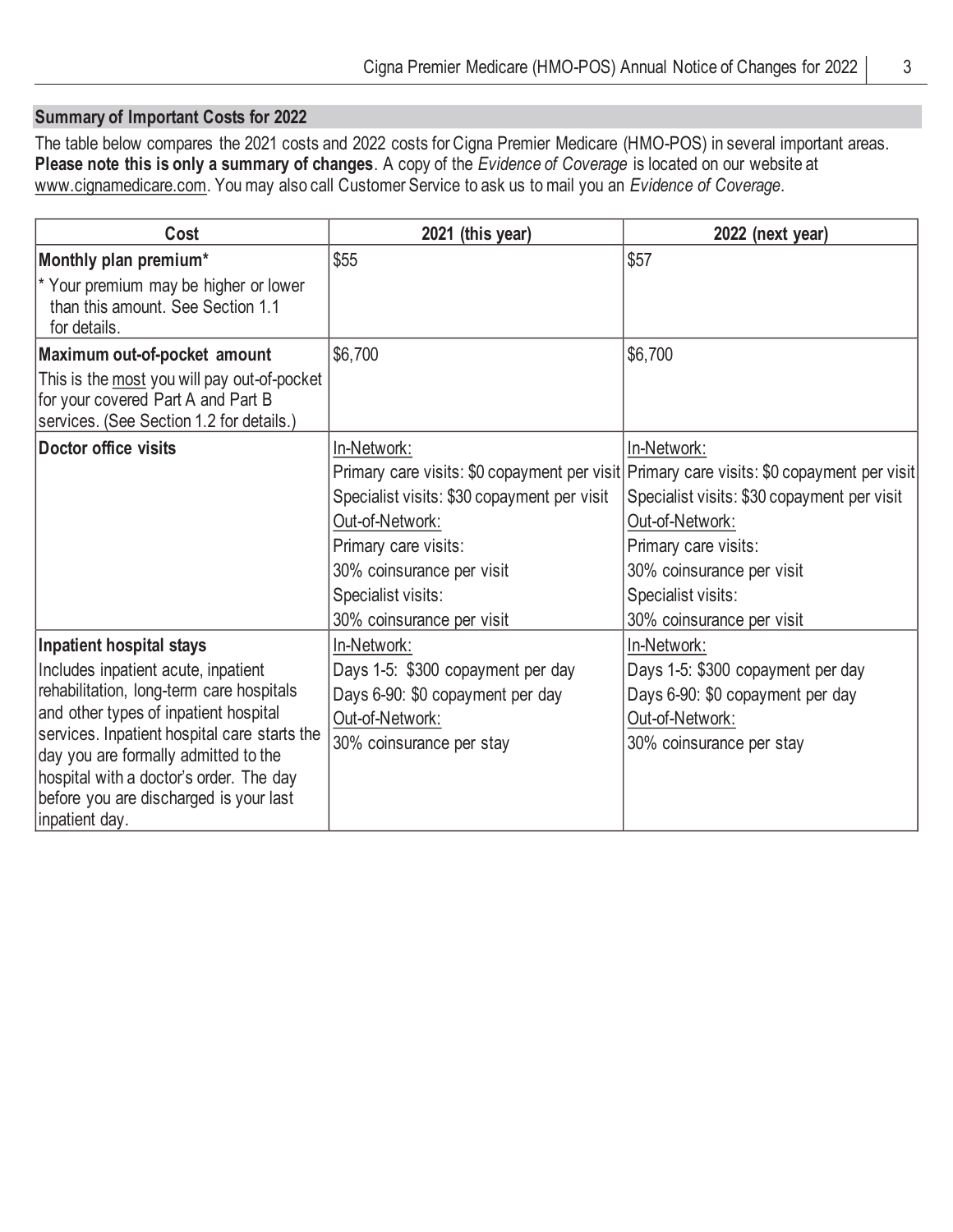| Cost                                                                | 2021 (this year)                                                                      | 2022 (next year)                                                                      |
|---------------------------------------------------------------------|---------------------------------------------------------------------------------------|---------------------------------------------------------------------------------------|
| Part D prescription drug coverage<br>(See Section 1.6 for details.) | Deductible: \$200 for Tier 4 and Tier 5<br>drugs                                      | Deductible: \$200 for Tier 4 and Tier 5<br>drugs                                      |
|                                                                     | Copayments or Coinsurance during the<br>Initial Coverage Stage:                       | Copayments or Coinsurance during the<br>Initial Coverage Stage:                       |
|                                                                     | • Drug Tier 1:<br>Standard cost sharing:<br>\$10 copayment                            | • Drug Tier 1:<br>Standard cost sharing:<br>\$10 copayment                            |
|                                                                     | Preferred cost sharing:<br>\$3 copayment                                              | Preferred cost sharing:<br>\$3 copayment                                              |
|                                                                     | • Drug Tier 2:<br>Standard cost sharing:<br>\$20 copayment                            | • Drug Tier 2:<br>Standard cost sharing:<br>\$20 copayment                            |
|                                                                     | Preferred cost sharing:<br>\$12 copayment                                             | Preferred cost sharing:<br>\$12 copayment                                             |
|                                                                     | • Drug Tier 3:<br>Standard cost sharing:<br>\$47 copayment<br>Preferred cost sharing: | • Drug Tier 3:<br>Standard cost sharing:<br>\$47 copayment<br>Preferred cost sharing: |
|                                                                     | \$42 copayment                                                                        | \$42 copayment                                                                        |
|                                                                     | • Drug Tier 4:<br>Standard cost sharing:<br>40% coinsurance                           | • Drug Tier 4:<br>Standard cost sharing:<br>40% coinsurance                           |
|                                                                     | Preferred cost sharing:<br>40% coinsurance                                            | Preferred cost sharing:<br>40% coinsurance                                            |
|                                                                     | • Drug Tier 5:<br>Standard cost sharing:<br>29% coinsurance                           | • Drug Tier 5:<br>Standard cost sharing:<br>29% coinsurance                           |
|                                                                     | Preferred cost sharing:<br>29% coinsurance                                            | Preferred cost sharing:<br>29% coinsurance                                            |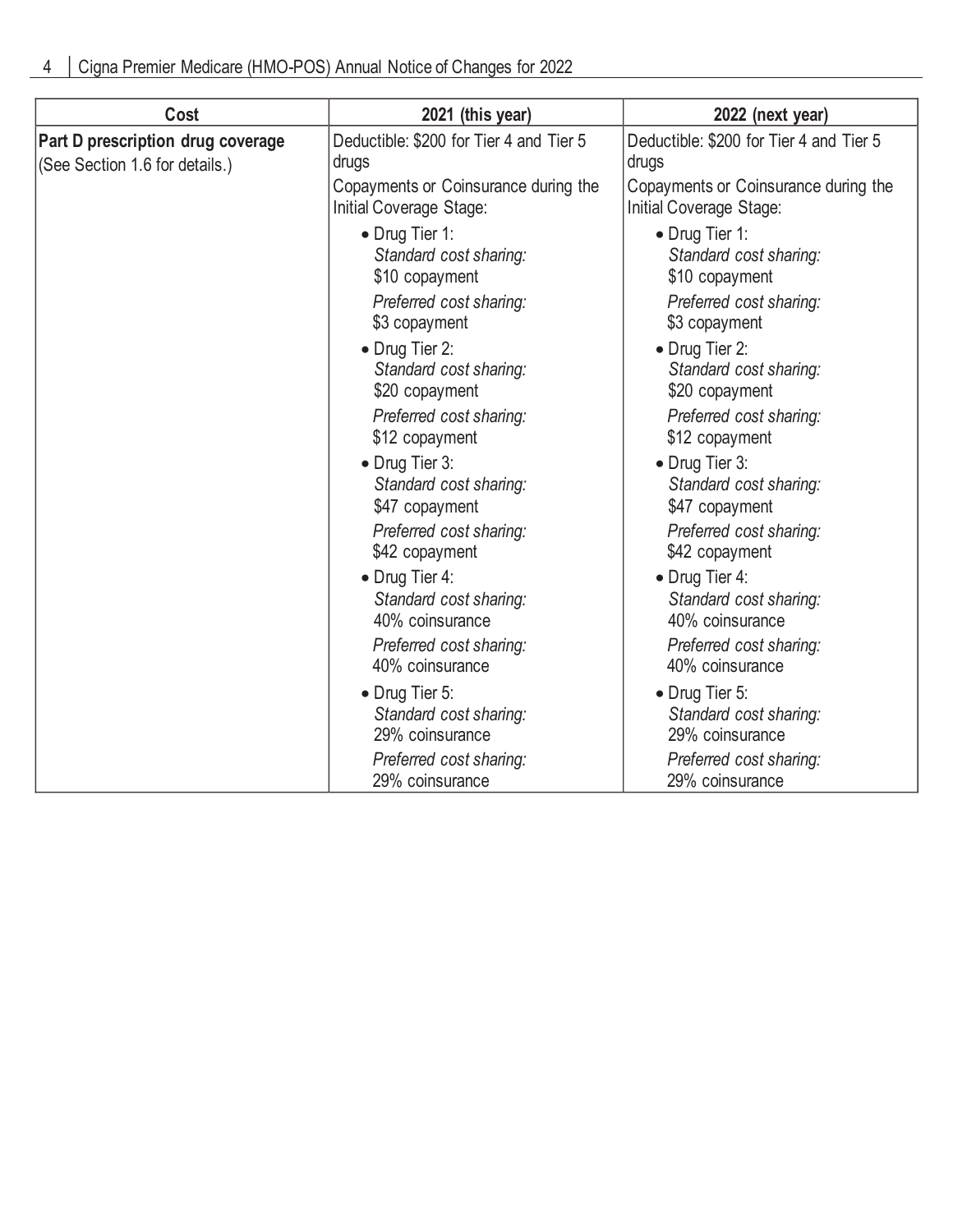# *Annual Notice of Changes***for 2022 Table of Contents**

| <b>SECTION 1</b> |  |
|------------------|--|
| Section 1.1      |  |
| Section 1.2      |  |
| Section 1.3      |  |
| Section 1.4      |  |
| Section 1.5      |  |
| Section 1.6      |  |
| <b>SECTION 2</b> |  |
| <b>SECTION 3</b> |  |
| Section 3.1      |  |
| Section 3.2      |  |
| <b>SECTION 4</b> |  |
| <b>SECTION 5</b> |  |
| <b>SECTION 6</b> |  |
| <b>SECTION 7</b> |  |
| Section 7.1      |  |
| Section 7.2      |  |
|                  |  |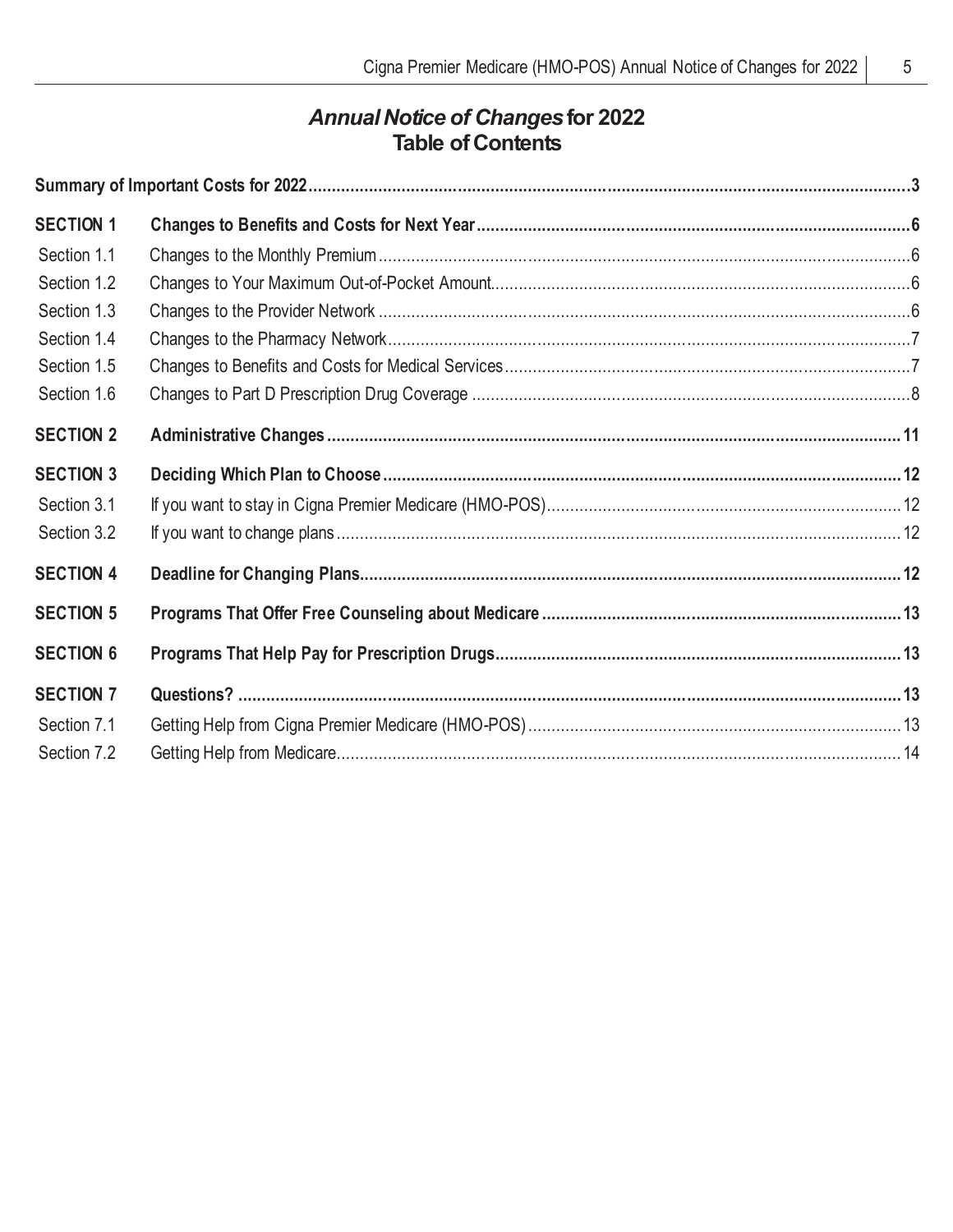#### **SECTION 1 Changes to Benefits and Costs for Next Year**

## **Section 1.1 Changes to the Monthly Premium**

| Cost                                | 2021 (this year) | 2022 (next year) |
|-------------------------------------|------------------|------------------|
| Monthly premium                     | \$55             | \$57             |
| (You must also continue to pay your |                  |                  |
| Medicare Part B premium.)           |                  |                  |

- Your monthly plan premium will be *more* if you are required to pay a lifetime Part D late enrollment penalty for going without other drug coverage that is at least as good as Medicare drug coverage (also referred to as "creditable coverage") for 63 days or more.
- If you have a higher income, you may have to pay an additional amount each month directly to the government for your Medicare prescription drug coverage.
- Your monthly premium will be *less* if you are receiving "Extra Help" with your prescription drug costs. Please see Section 6 regarding "Extra Help" from Medicare.

## **Section 1.2 Changes to Your Maximum Out-of-Pocket Amount**

To protect you, Medicare requires all health plans to limit how much you pay "out-of-pocket" during the year. This limit is called the "maximum out-of-pocket amount." Once you reach this amount, you generally pay nothing for covered Part A and Part B services for the rest of the year.

| Cost                                                                                                                                                                                                                                   | 2021 (this year) | 2022 (next year)                                                                                                                                                                                 |
|----------------------------------------------------------------------------------------------------------------------------------------------------------------------------------------------------------------------------------------|------------------|--------------------------------------------------------------------------------------------------------------------------------------------------------------------------------------------------|
| Maximum out-of-pocket amount                                                                                                                                                                                                           | \$6,700          | \$6,700                                                                                                                                                                                          |
| Your costs for covered medical services<br>(such as copays) count toward your<br>maximum out-of-pocket amount. Your<br>plan premium and your costs for<br>prescription drugs do not count toward<br>your maximum out-of-pocket amount. |                  | Once you have paid \$6,700 out-of-pocket<br>for covered Part A and Part B services.<br>you will pay nothing for your covered Part<br>A and Part B services for the rest of the<br>calendar year. |

The Maximum out-of-pocket amount applies to covered in-network Part A and Part B services. It does not apply to covered out-of-network Part A and Part B services.

## **Section 1.3 Changes to the Provider Network**

There are changes to our network of providers for next year. An updated *Provider and Pharmacy Directory* is located on our website at www.cignamedicare.com. You may also call Customer Service for updated provider information or to ask us to mail you a *Provider and Pharmacy Directory*. **Please review the 2022** *Provider and Pharmacy Directory* **to see if your providers (primary care provider, specialists, hospitals, etc.) are in our network.**

It is important that you know that we may make changes to the hospitals, doctors and specialists (providers) that are part of your plan during the year. There are a number of reasons why your provider might leave your plan, but if your doctor or specialist does leave your plan, you have certain rights and protections summarized below:

- Even though our network of providers may change during the year, we must furnish you with uninterrupted access to qualified doctors and specialists.
- We will make a good faith effort to provide you with at least 30 days' notice that your provider is leaving our plan so that you have time to select a new provider.
- We will assist you in selecting a new qualified provider to continue managing your health care needs.
- If you are undergoing medical treatment you have the right to request, and we will work with you to ensure, that the medically necessary treatment you are receiving is not interrupted.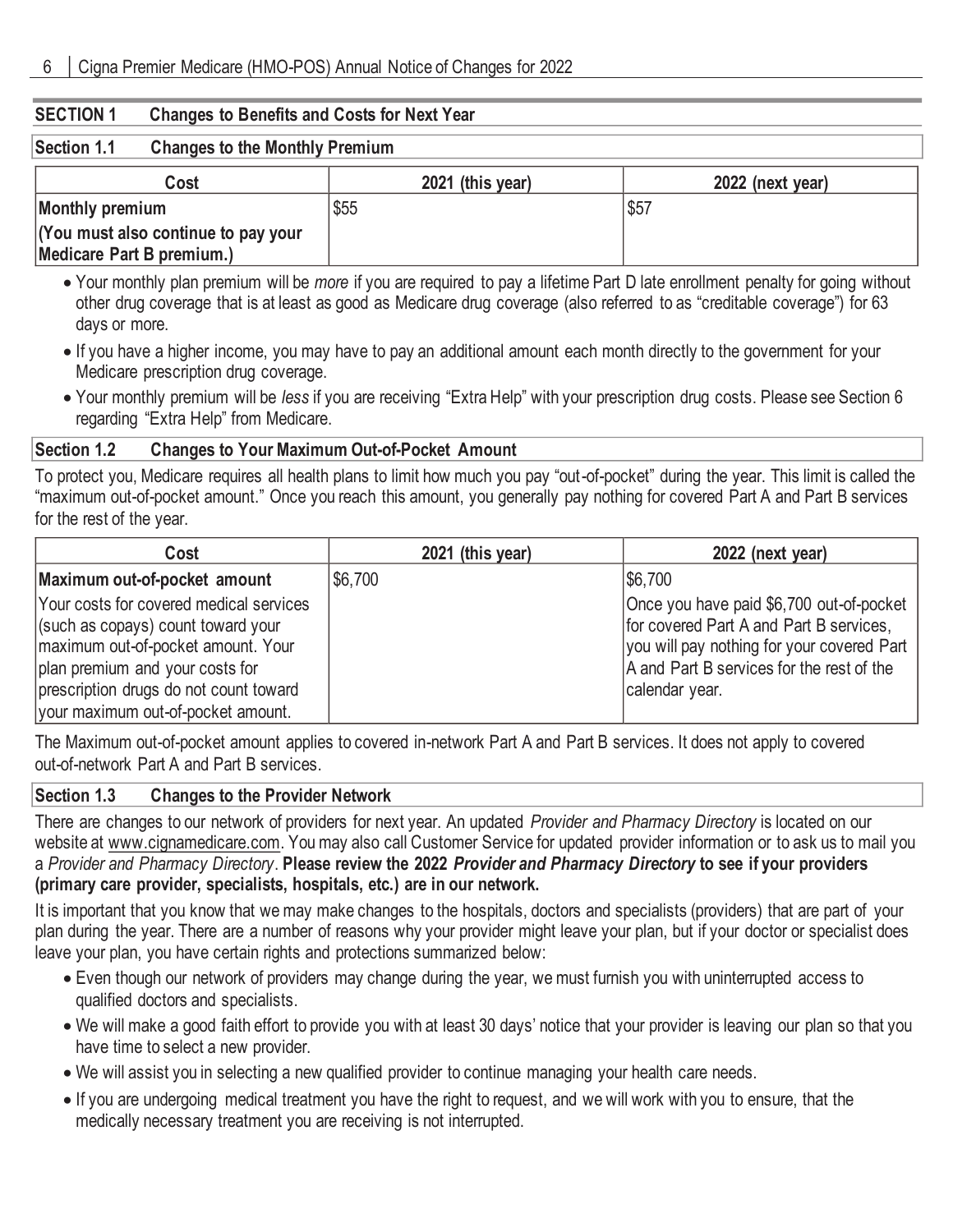- If you believe we have not furnished you with a qualified provider to replace your previous provider or that your care is not being appropriately managed, you have the right to file an appeal of our decision.
- If you find out your doctor or specialist is leaving your plan, please contact us so we can assist you in finding a new provi der to manage your care.

## **Section 1.4 Changes to the Pharmacy Network**

Amounts you pay for your prescription drugs may depend on which pharmacy you use. Medicare drug plans have a network of pharmacies. In most cases, your prescriptions are covered *only* if they are filled at one of our network pharmacies. Our network includes pharmacies with preferred cost sharing, which may offer you lower cost sharing than the standard cost sharing offered by other network pharmacies for some drugs.

Our network has changed more than usual for 2022. An updated *Provider and Pharmacy Directory* is located on our website at www.cignamedicare.com. You may also call Customer Service for updated provider information or to ask us to mail you a *Provider and Pharmacy Directory*. **We strongly suggest that you review the current** *Provider and Pharmacy Directory* **to see if your pharmacy is still in our network.**

## **Section 1.5 Changes to Benefits and Costs for Medical Services**

We are changing our coverage for certain medical services next year. The information below describes these changes. For details about the coverage and costs for these services, see Chapter 4, *Medical Benefits Chart (what is covered and what you pay)*, in your *2022 Evidence of Coverage.*

## **Opioid treatment program services**

Members of our plan with opioid use disorder (OUD) can receive coverage of services to treat OUD through an Opioid Treatment Program (OTP) which includes the following services:

- U.S. Food and Drug Administration (FDA)-approved opioid agonist and antagonist medication-assisted treatment (MAT) medications.
- Dispensing and administration of MAT medications (if applicable)
- Substance use counseling
- Individual and group therapy
- Toxicology testing
- Intake activities
- Periodic assessments

| Cost                                                                                     | 2021 (this year)                                                                                                                                                                           | 2022 (next year)                                                                                                                                                                                           |
|------------------------------------------------------------------------------------------|--------------------------------------------------------------------------------------------------------------------------------------------------------------------------------------------|------------------------------------------------------------------------------------------------------------------------------------------------------------------------------------------------------------|
| Additional telehealth services:<br>Physical therapy and Speech and<br>Language Pathology | In-Network<br>You pay a copayment of \$15 for<br>Medicare-covered Physical therapy virtual<br>visits.<br>Medicare-covered Speech and Language<br>Pathology virtual visits are not covered. | In-Network<br>You pay a copayment of \$0 for Medicare-<br>covered Physical therapy virtual visits.<br>You pay a copayment of \$0 for Medicare-<br>covered Speech and Language Pathology<br>virtual visits. |
| Ambulance services                                                                       | In-Network<br>You pay a copayment of \$225 for each<br>one way Medicare-covered ground<br>ambulance trip.                                                                                  | In-Network<br>You pay a copayment of \$245 for each<br>one way Medicare-covered ground<br>ambulance trip.                                                                                                  |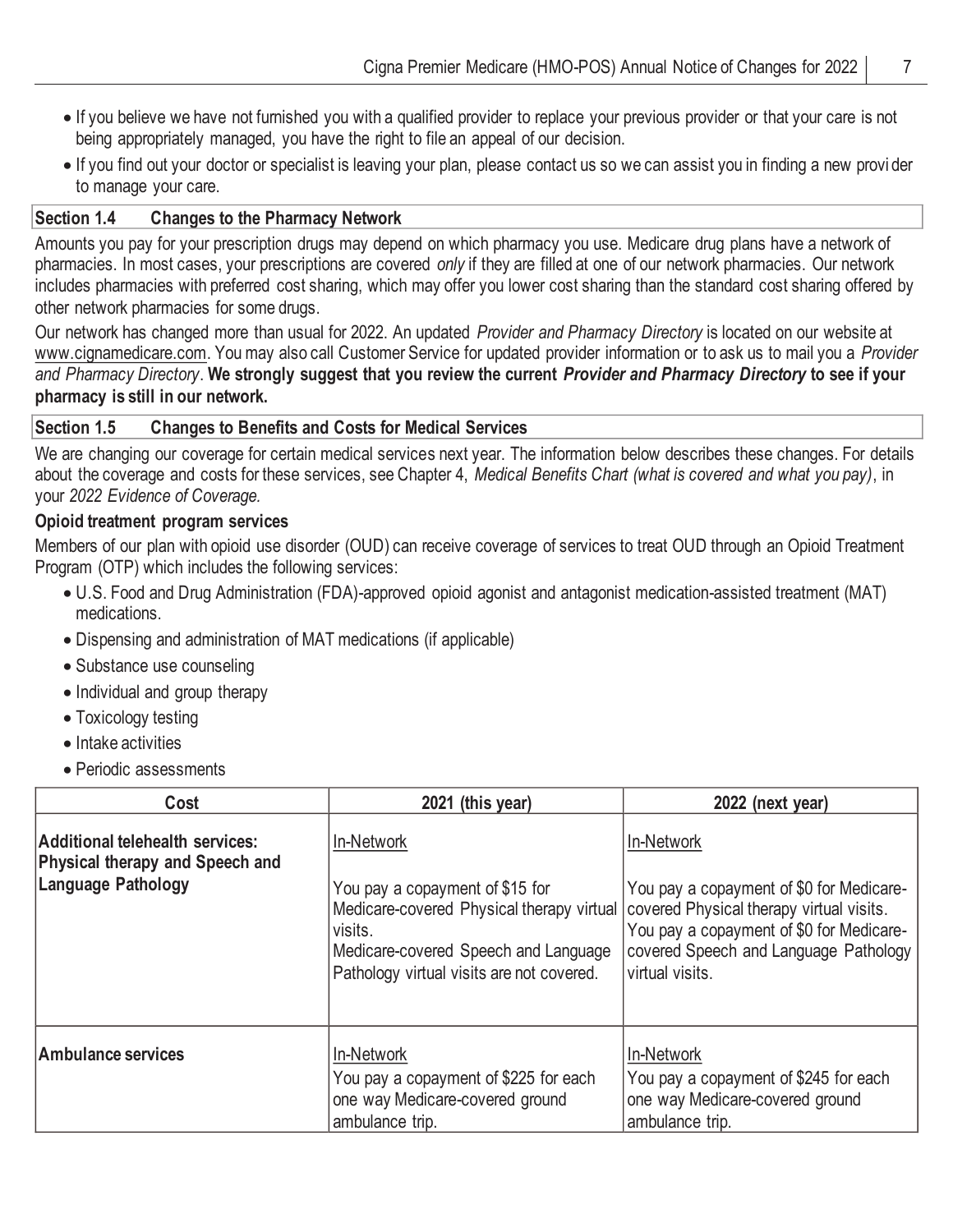| Cost                                       | 2021 (this year)                                                                                                                                                                                                                                                                                                                                                                   | 2022 (next year)                                                                                                                                                                                                                                         |
|--------------------------------------------|------------------------------------------------------------------------------------------------------------------------------------------------------------------------------------------------------------------------------------------------------------------------------------------------------------------------------------------------------------------------------------|----------------------------------------------------------------------------------------------------------------------------------------------------------------------------------------------------------------------------------------------------------|
|                                            | Out-of-Network<br>You pay a copayment of \$225 for each<br>one way Medicare-covered ground<br>ambulance trip.                                                                                                                                                                                                                                                                      | Out-of-Network<br>You pay a copayment of \$245 for each<br>one way Medicare-covered ground<br>ambulance trip.                                                                                                                                            |
| Annual physical exam                       | In-Network<br>Not covered.<br>Out-of-Network<br>Not covered.                                                                                                                                                                                                                                                                                                                       | In-Network<br>You pay a copayment of \$0 for an annual<br>physical exam.<br>Out-of-Network<br>Not covered.                                                                                                                                               |
| <b>Catasys Program</b>                     | In-Network<br>You pay a copayment of \$0 for Catasys<br>OnTrak™ program.                                                                                                                                                                                                                                                                                                           | In-Network<br>Catasys OnTrak™ program not covered.                                                                                                                                                                                                       |
| <b>Dental services</b>                     | In-Network<br>There is \$1400 allowance Every Year for<br>supplemental preventive and<br>comprehensive dental services.                                                                                                                                                                                                                                                            | In-Network<br>There is \$1500 allowance Every Year for<br>supplemental preventive and<br>comprehensive dental services.                                                                                                                                  |
| <b>Hearing services</b>                    | In-Network<br>You pay a copayment of \$0 for Medicare-<br>covered diagnostic hearing exams in a<br>PCP office.<br>You pay a copayment of \$30 for<br>Medicare-covered diagnostic hearing<br>exams in a Specialist office.<br>\$700 allowance per hearing aid device<br>per ear Every Three Years. Members are<br>responsible for all costs over and above<br>the allowance amount. | In-Network<br>You pay a copayment of \$30 for<br>Medicare-covered diagnostic hearing<br>exams.<br>\$1250 allowance per hearing aid device<br>per ear Every Three Years. Members are<br>responsible for all costs over and above<br>the allowance amount. |
| <b>Over-the-Counter Items and Services</b> | Not covered.                                                                                                                                                                                                                                                                                                                                                                       | Limited to \$60 Every Three Months for<br>specific over-the-counter drugs and other<br>health-related pharmacy products, as<br>listed in the OTC catalog.                                                                                                |
| <b>Vision services</b>                     | In-Network<br>There is \$200 allowance Every Year for<br>supplemental eyewear.                                                                                                                                                                                                                                                                                                     | In-Network<br>There is \$300 allowance Every Year for<br>supplemental eyewear.                                                                                                                                                                           |

# **Section 1.6 Changes to Part D Prescription Drug Coverage Changes to Our Drug List**

Our list of covered drugs is called a Formulary or "Drug List." A copy of our Drug List is provided electronically. The Drug List provided electronically includes many — but not all — of the drugs that we will cover next year. If you don't see your drug on this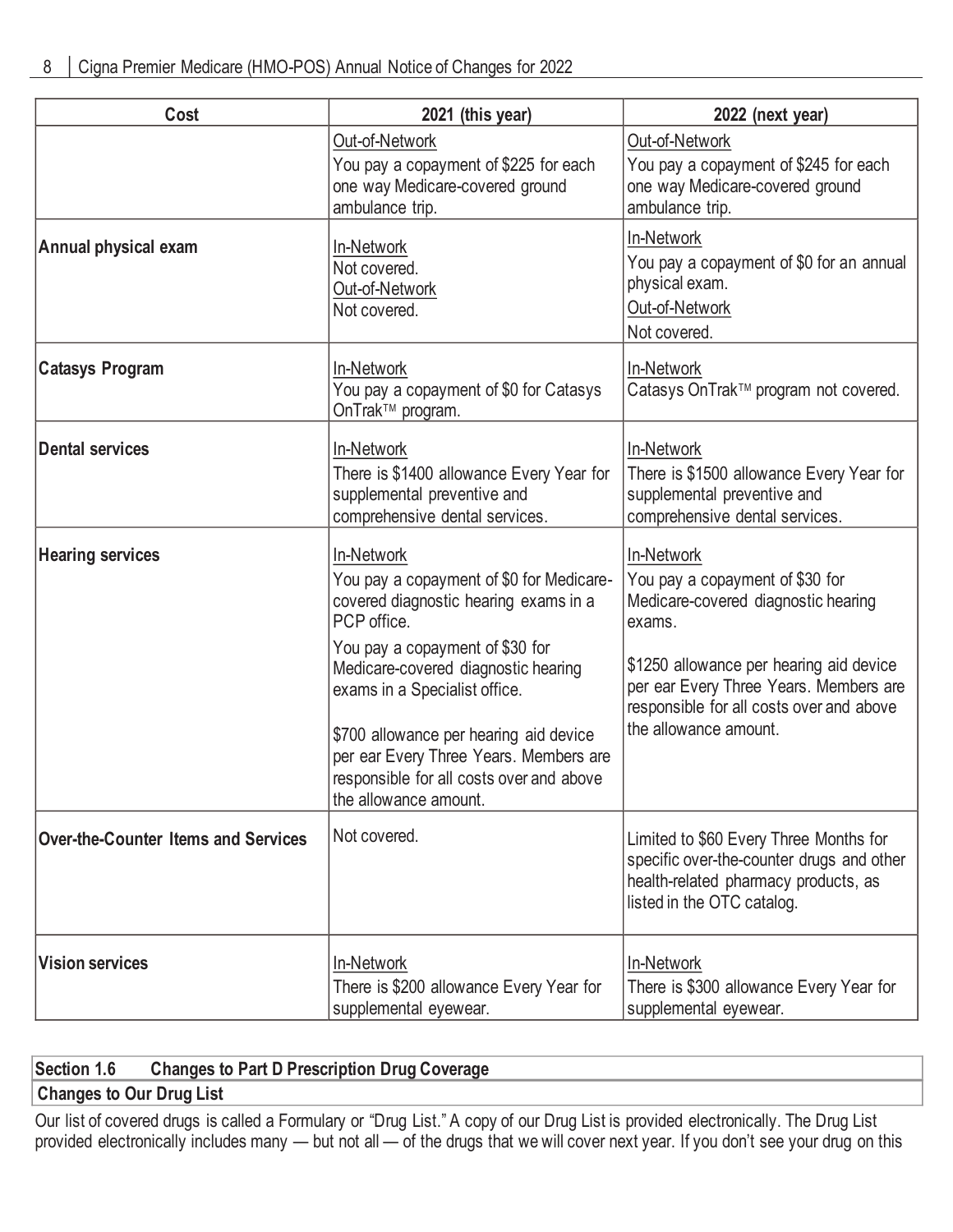list, it might still be covered. **You can get the** *complete* **Drug List** by calling Customer Service (see the back cover) or visiting our website (www.cignamedicare.com).

We made changes to our Drug List, including changes to the drugs we cover and changes to the restrictions that apply to our coverage for certain drugs. **Review the Drug List to make sure your drugs will be covered next year and to see if there will be any restrictions.**

If you are affected by a change in drug coverage, you can:

- **Work with your doctor (or other prescriber) and ask the plan to make an exception** to cover the drug.
	- oTo learn what you must do to ask for an exception, see Chapter 9 of your *Evidence of Coverage (What to do if you have a problem or complaint (coverage decisions, appeals, complaints))* or call Customer Service.
- **Work with your doctor (or other prescriber) to find a different drug** that we cover. You can call Customer Service to ask for a list of covered drugs that treat the same medical condition.

In some situations, we are required to cover a temporary supply of a non-formulary drug in the first 90 days of the plan year or the first 90 days of membership to avoid a gap in therapy. (To learn more about when you can get a temporary supply and how to ask for one, see Chapter 5, Section 5.2 of the *Evidence of Coverage.*) During the time when you are getting a temporary supply of a drug, you should talk with your doctor to decide what to do when your temporary supply runs out. You can either switch to a different drug covered by the plan or ask the plan to make an exception for you and cover your current drug.

If you have received a formulary exception to a medication this year the formulary exception request is approved through the date indicated in the approval letter. A new formulary exception request is only needed if the date indicated on the letter has passed. Most of the changes in the Drug List are new for the beginning of each year. However, during the year, we might make other changes that are allowed by Medicare rules.

When we make these changes to the Drug List during the year, you can still work with your doctor (or other presc riber) and ask us to make an exception to cover the drug. We will also continue to update our online Drug List as scheduled and provide other required information to reflect drug changes. (To learn more about changes we may make to the Drug List, see Chapt er 5, Section 6 of the *Evidence of Coverage*.)

## **Changes to Prescription Drug Costs**

*Note:* If you are in a program that helps pay for your drugs ("Extra Help"), **the information about costs for Part D prescription drugs may not apply to you.** We sent you a separate insert, called the "Evidence of Coverage Rider for People Who Get Extra Help Paying for Prescription Drugs" (also called the "Low Income Subsidy Rider" or the "LIS Rider"), which tells you about your drug costs. Because you receive "Extra Help" and didn't receive this insert with this packet, please call Customer Service and ask for the "LIS Rider."

There are four "drug payment stages." How much you pay for a Part D drug depends on which drug payment stage you are in. (You can look in Chapter 6, Section 2 of your *Evidence of Coverage* for more information about the stages.)

The information below shows the changes for next year to the first two stages — the Yearly Deductible Stage and the Initial Coverage Stage. (Most members do not reach the other two stages — the Coverage Gap Stage or the Catastrophic Coverage Stage. To get information about your costs in these stages, look at Chapter 6, Sections 6 and 7, in the *Evidence of Coverage*, which is located on our website at www.cignamedicare.com. You may also call Customer Service to ask us to mail you an *Evidence of Coverage*.)

## **Changes to the Deductible Stage**

| <b>Stage</b>                                                                                                                                                | 2021 (this year)                                                                                                                                                                                                    | 2022 (next year)                                                                                                                                                                                                    |
|-------------------------------------------------------------------------------------------------------------------------------------------------------------|---------------------------------------------------------------------------------------------------------------------------------------------------------------------------------------------------------------------|---------------------------------------------------------------------------------------------------------------------------------------------------------------------------------------------------------------------|
| Stage 1: Yearly Deductible Stage                                                                                                                            | The deductible is \$200.                                                                                                                                                                                            | The deductible is \$200.                                                                                                                                                                                            |
| During this stage, you pay the full cost of<br>your Tier 4 (Non-Preferred) and Tier 5<br>(Specialty) drugs until you have reached<br>the yearly deductible. | During this stage, you pay Stage 2: Initial<br>Coverage Stage (see table below) cost-<br>sharing for drugs on Tier 1 (Preferred<br>Generic), Tier 2 (Generic), and Tier 3<br>(Preferred Brand) and the full cost of | During this stage, you pay Stage 2: Initial<br>Coverage Stage (see table below) cost-<br>sharing for drugs on Tier 1 (Preferred<br>Generic), Tier 2 (Generic), and Tier 3<br>(Preferred Brand) and the full cost of |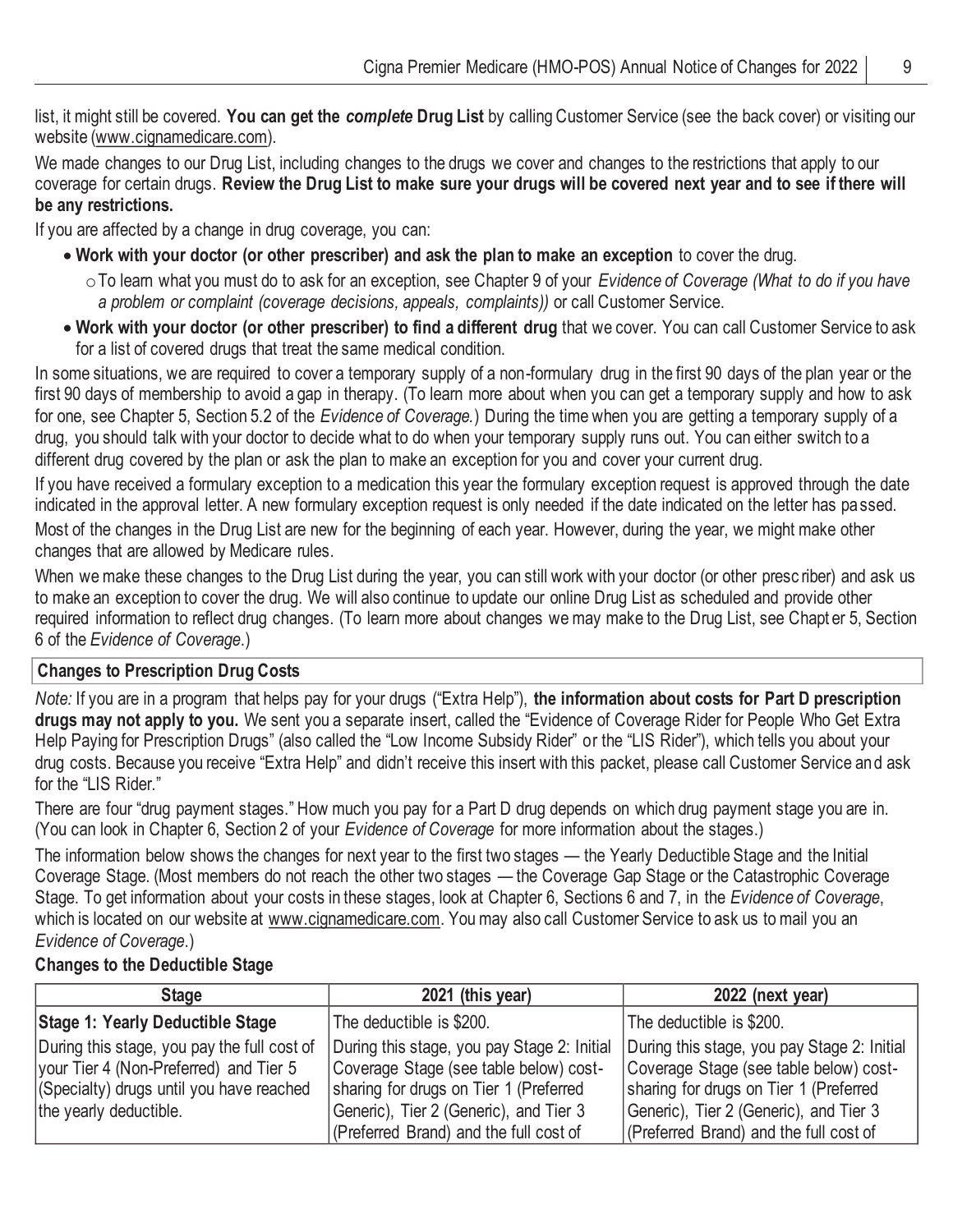| Stage | 2021 (this year)                                                                    | 2022 (next year)                          |
|-------|-------------------------------------------------------------------------------------|-------------------------------------------|
|       | drugs on Tier 4 (Non-Preferred) and Tier   drugs on Tier 4 (Non-Preferred) and Tier |                                           |
|       | 15 (Specialty) until you have reached the                                           | [5 (Specialty) until you have reached the |
|       | vearly deductible.                                                                  | vearly deductible.                        |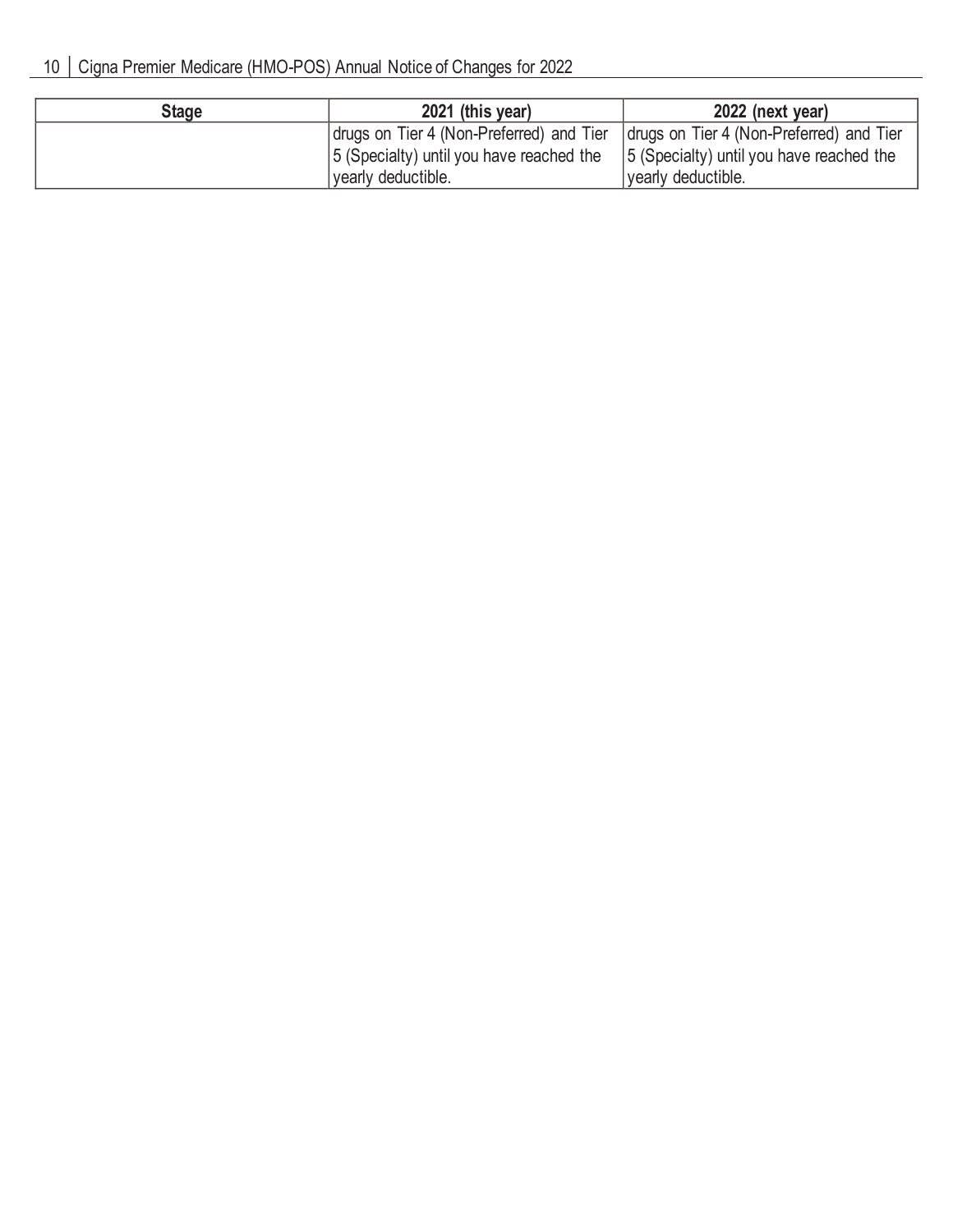## **Changes to Your Cost Sharing in the Initial Coverage Stage**

To learn how copayments and coinsurance work, look at Chapter 6, Section 1.2, *Types of out-of-pocket costs you may pay for covered drugs* in your *Evidence of Coverage*.

| <b>Stage</b>                                                                       | 2021 (this year)                         | 2022 (next year)                         |
|------------------------------------------------------------------------------------|------------------------------------------|------------------------------------------|
| <b>Stage 2: Initial Coverage Stage</b>                                             | Your cost for a one-month supply at a    | Your cost for a one-month supply at a    |
| Once you pay the yearly deductible, you                                            | network pharmacy:                        | network pharmacy:                        |
| move to the Initial Coverage Stage.                                                | <b>Tier 1 (Preferred Generic Drugs):</b> | Tier 1 (Preferred Generic Drugs):        |
| During this stage, the plan pays its share                                         | Standard cost sharing: You pay           | Standard cost sharing: You pay           |
| of the cost of your drugs and you pay                                              | \$10 per prescription.                   | \$10 per prescription.                   |
| your share of the cost.                                                            | Preferred cost sharing: You pay          | Preferred cost sharing: You pay          |
| The costs in this row are for a one-month                                          | \$3 per prescription.                    | \$3 per prescription.                    |
| (30-day) supply when you fill your                                                 | Tier 2 (Generic Drugs):                  | Tier 2 (Generic Drugs):                  |
| prescription at a network pharmacy. For<br>information about the costs for a long- | Standard cost sharing: You pay           | Standard cost sharing: You pay           |
| term supply or for mail-order                                                      | \$20 per prescription.                   | \$20 per prescription.                   |
| prescriptions, look in Chapter 6, Section 5                                        | Preferred cost sharing: You pay          | Preferred cost sharing: You pay          |
| of your Evidence of Coverage.                                                      | \$12 per prescription.                   | \$12 per prescription.                   |
| We changed the tier for some of the drugs                                          | Tier 3 (Preferred Brand Drugs):          | Tier 3 (Preferred Brand Drugs):          |
| on our Drug List. To see if your drugs will                                        | Standard cost sharing: You pay           | Standard cost sharing: You pay           |
| be in a different tier, look them up on the                                        | \$47 per prescription.                   | \$47 per prescription.                   |
| Drug List.                                                                         | Preferred cost sharing: You pay          | Preferred cost sharing: You pay          |
|                                                                                    | \$42 per prescription.                   | \$42 per prescription.                   |
|                                                                                    | Tier 4 (Non-Preferred Drugs):            | Tier 4 (Non-Preferred Drugs):            |
|                                                                                    | Standard cost sharing: You pay           | Standard cost sharing: You pay           |
|                                                                                    | 40% of the total cost.                   | 40% of the total cost.                   |
|                                                                                    | Preferred cost sharing: You pay          | Preferred cost sharing: You pay          |
|                                                                                    | 40% of the total cost.                   | 40% of the total cost.                   |
|                                                                                    | <b>Tier 5 (Specialty Drugs):</b>         | <b>Tier 5 (Specialty Drugs):</b>         |
|                                                                                    | Standard cost sharing: You pay           | Standard cost sharing: You pay           |
|                                                                                    | 29% of the total cost.                   | 29% of the total cost.                   |
|                                                                                    | Preferred cost sharing: You pay          | Preferred cost sharing: You pay          |
|                                                                                    | 29% of the total cost.                   | 29% of the total cost.                   |
|                                                                                    |                                          |                                          |
|                                                                                    | Once your total drug costs have reached  | Once your total drug costs have reached  |
|                                                                                    | \$4,130 you will move to the next stage  | \$4,430, you will move to the next stage |
|                                                                                    | (the Coverage Gap Stage).                | (the Coverage Gap Stage).                |

## **Changes to the Coverage Gap and Catastrophic Coverage Stages**

The other two drug coverage stages — the Coverage Gap Stage and the Catastrophic Coverage Stage — are for people with high drug costs. **Most members do not reach the Coverage Gap Stage or the Catastrophic Coverage Stage**. For information about your costs in these stages, look at Chapter 6, Sections 6 and 7, in your *Evidence of Coverage.*

## **SECTION 2 Administrative Changes**

Please see the table below for other important changes to your plan.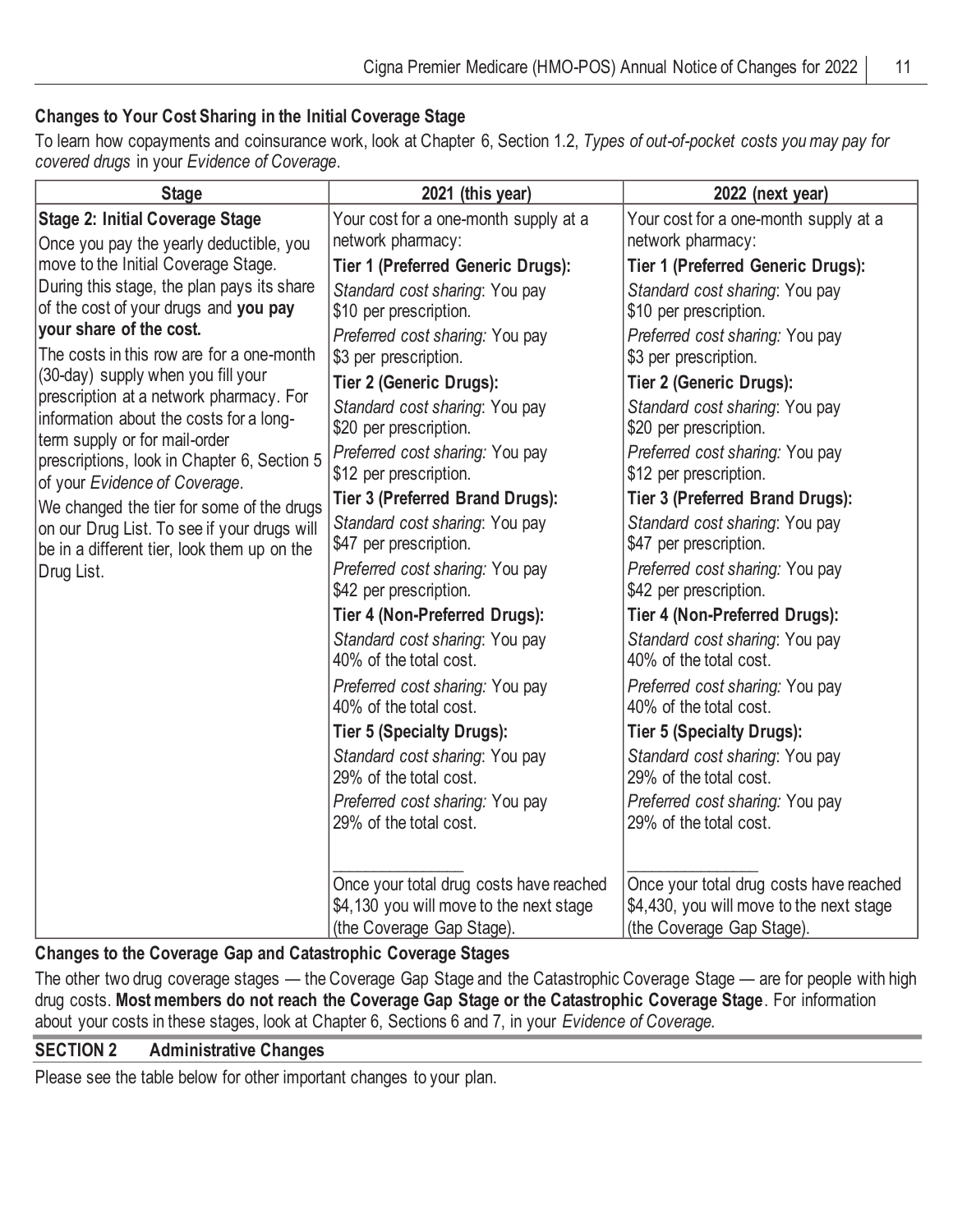| <b>Description</b>         | 2021 (this year)                                                                              | 2022 (next year)                                                                                                         |
|----------------------------|-----------------------------------------------------------------------------------------------|--------------------------------------------------------------------------------------------------------------------------|
| Cigna Vision Vendor Change | Cigna has a vision vendor that you can<br>contact for information on your vision<br>benefits. | Cigna will have a new vision vendor for<br>2022. For information on your vision<br>benefits, please call 1-888-886-1995. |

## **SECTION 3 Deciding Which Plan to Choose**

## **Section 3.1 If you want to stay in Cigna Premier Medicare (HMO-POS)**

**To stay in our plan you don't need to do anything.** If you do not sign up for a different plan or change to Original Medicare by December 7, you will automatically be enrolled in our Cigna Premier Medicare (HMO-POS).

## **Section 3.2 If you want to change plans**

We hope to keep you as a member next year but if you want to change for 2022 follow these steps:

## **Step 1: Learn about and compare your choices**

- You can join a different Medicare health plan timely,
- — OR You can change to Original Medicare. If you change to Original Medicare, you will need to decide whether to join a Medicare drug plan. If you do not enroll in a Medicare drug plan, please see Section 1.1 regarding a potential Part D late enrollment penalty.

To learn more about Original Medicare and the different types of Medicare plans, read the *Medicare & You 2022* handbook, call your State Health Insurance Assistance Program (see Section 5), or call Medicare (see Section 7.2).

You can also find information about plans in your area by using the Medicare Plan Finder on the Medicare website. Go to www.medicare.gov/plan-compare. **Here, you can find information about costs, coverage, and quality ratings for Medicare plans.**

As a reminder, Cigna offers other Medicare health plans and Medicare prescription drug plans. These other plans may differ in coverage, monthly premiums, and cost sharing amounts.

## **Step 2: Change your coverage**

- To change **to a different Medicare health plan**, enroll in the new plan. You will automatically be disenrolled from our plan.
- To **change to Original Medicare with a prescription drug plan,** enroll in the new drug plan. You will automatically be disenrolled from our plan.
- To **change to Original Medicare without a prescription drug plan**, you must either:
	- oSend us a written request to disenroll. Contact Customer Service if you need more information on how to do this (phone numbers are in Section 7.1 of this booklet).
	- o*— OR —* Contact **Medicare**, at 1-800-MEDICARE (1-800-633-4227), 24 hours a day, 7 days a week, and ask to be disenrolled. TTY users should call 1-877-486-2048.

## **SECTION 4 Deadline for Changing Plans**

If you want to change to a different plan or to Original Medicare for next year, you can do it from **October 15 until December 7.**  The change will take effect on January 1, 2022.

## **Are there other times of the year to make a change?**

In certain situations, changes are also allowed at other times of the year. For example, people with Medicaid, those who get "Extra Help" paying for their drugs, those who have or are leaving employer coverage, and those who move out of the service area may be allowed to make a change at other times of the year. For more information, see Chapter 10, Section 2.3 of the *Evidence of Coverage.*

If you enrolled in a Medicare Advantage plan for January 1, 2022, and don't like your plan choice, you can switch to another Medicare health plan (either with or without Medicare prescription drug coverage) or switch to Original Medicare (either with or without Medicare prescription drug coverage) between January 1 and March 31, 2022. For more information, see Chapter 10, Section 2.2 of the *Evidence of Coverage*.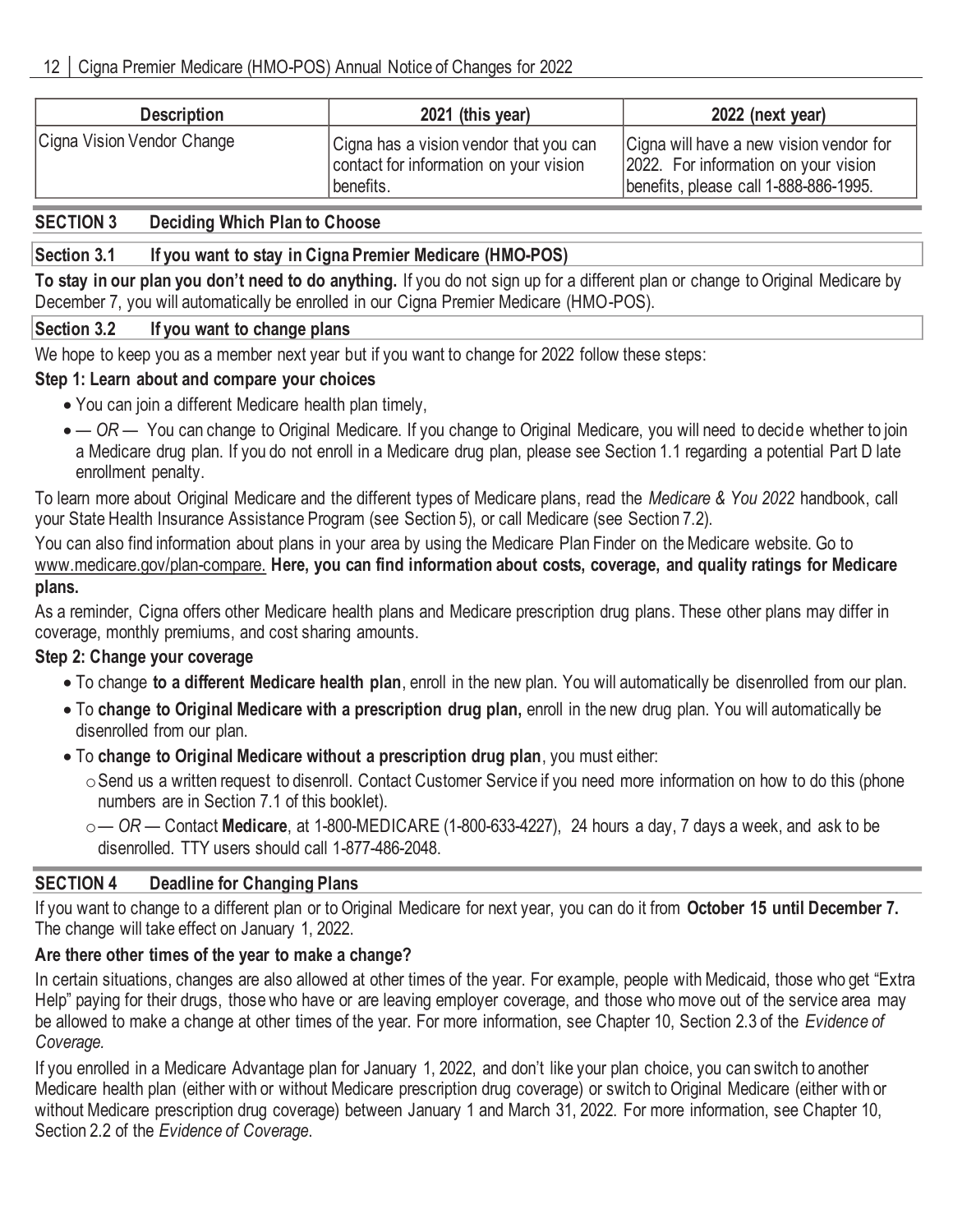## **SECTION 5 Programs That Offer Free Counseling about Medicare**

The State Health Insurance Assistance Program (SHIP) is a government program with trained counselors in every state. In Tennessee, the SHIP is called Tennessee State Health Insurance Assistance Program (SHIP).

Tennessee State Health Insurance Assistance Program (SHIP) is independent (not connected with any insurance company or health plan). It is a state program that gets money from the Federal government to give **free** local health insurance counseling to people with Medicare. Tennessee State Health Insurance Assistance Program (SHIP) counselors can help you with your Medicare questions or problems. They can help you understand your Medicare plan choices and answer questions about switching plans. You can call Tennessee State Health Insurance Assistance Program (SHIP) at 1-877-801-0044.

## **SECTION 6 Programs That Help Pay for Prescription Drugs**

You may qualify for help paying for prescription drugs.

- **"Extra Help" from Medicare.** People with limited incomes may qualify for "Extra Help" to pay for their prescription drug costs. If you qualify, Medicare could pay up to 75% or more of your drug costs including monthly prescription drug premiums, annual deductibles, and coinsurance. Additionally, those who qualify will not have a coverage gap or late enrollment penalty. Many people are eligible and don't even know it. To see if you qualify, call:
	- $\circ$  1-800-MEDICARE (1-800-633-4227). TTY users should call 1-877-486-2048, 24 hours a day/7 days a week;
	- oThe Social Security Office at 1-800-772-1213 between 7 a.m. and 7 p.m., Monday through Friday. TTY users should call, 1-800-325-0778 (applications); or
	- oYour State Medicaid Office (applications).
- **Prescription Cost sharing Assistance for Persons with HIV/AIDS**. The AIDS Drug Assistance Program (ADAP) helps ensure that ADAP-eligible individuals living with HIV/AIDS have access to life-saving HIV medications. Individuals must meet certain criteria, including proof of State residence and HIV status, low income as defined by the State, and uninsured/under-insured status. Medicare Part D prescription drugs that are also covered by ADAP qualify for prescription cost sharing assistance through the Tennessee HIV Drug Assistance Program (HDAP). For information on eligibility criteria, covered drugs, or how to enroll in the program, please call the Tennessee HIV Drug Assistance Program (HDAP) at 1-615- 532-2392.

## **SECTION 7 Questions?**

## **Section 7.1 Getting Help from Cigna Premier Medicare (HMO-POS)**

Questions? We're here to help. Please call Customer Service at 1-800-668-3813. (TTY only, call 711). We are available for phone calls October 1 – March 31, 8:00 a.m. – 8:00 p.m. local time, 7 days a week. From April 1 – September 30, Monday – Friday 8:00 a.m. – 8:00 p.m. local time. Messaging service used weekends, after hours, and on federal holidays. Calls to these numbers are free.

## **Read your 2022** *Evidence of Coverage* **(it has details about next year's benefits and costs)**

This *Annual Notice of Changes* gives you a summary of changes in your benefits and costs for 2022. For details, look in the 2022 *Evidence of Coverage* for Cigna Premier Medicare (HMO-POS)*.* The *Evidence of Coverage* is the legal, detailed description of your plan benefits. It explains your rights and the rules you need to follow to get covered services and prescription drugs. A copy of the *Evidence of Coverage* is located on our website at www.cignamedicare.com. You may also call Customer Service to ask us to mail you an *Evidence of Coverage*.

## **Visit our Website**

You can also visit our website at www.cignamedicare.com. As a reminder, our website has the most up-to-date information about our provider network (*Provider and Pharmacy Directory*) and our list of covered drugs (Formulary/Drug List).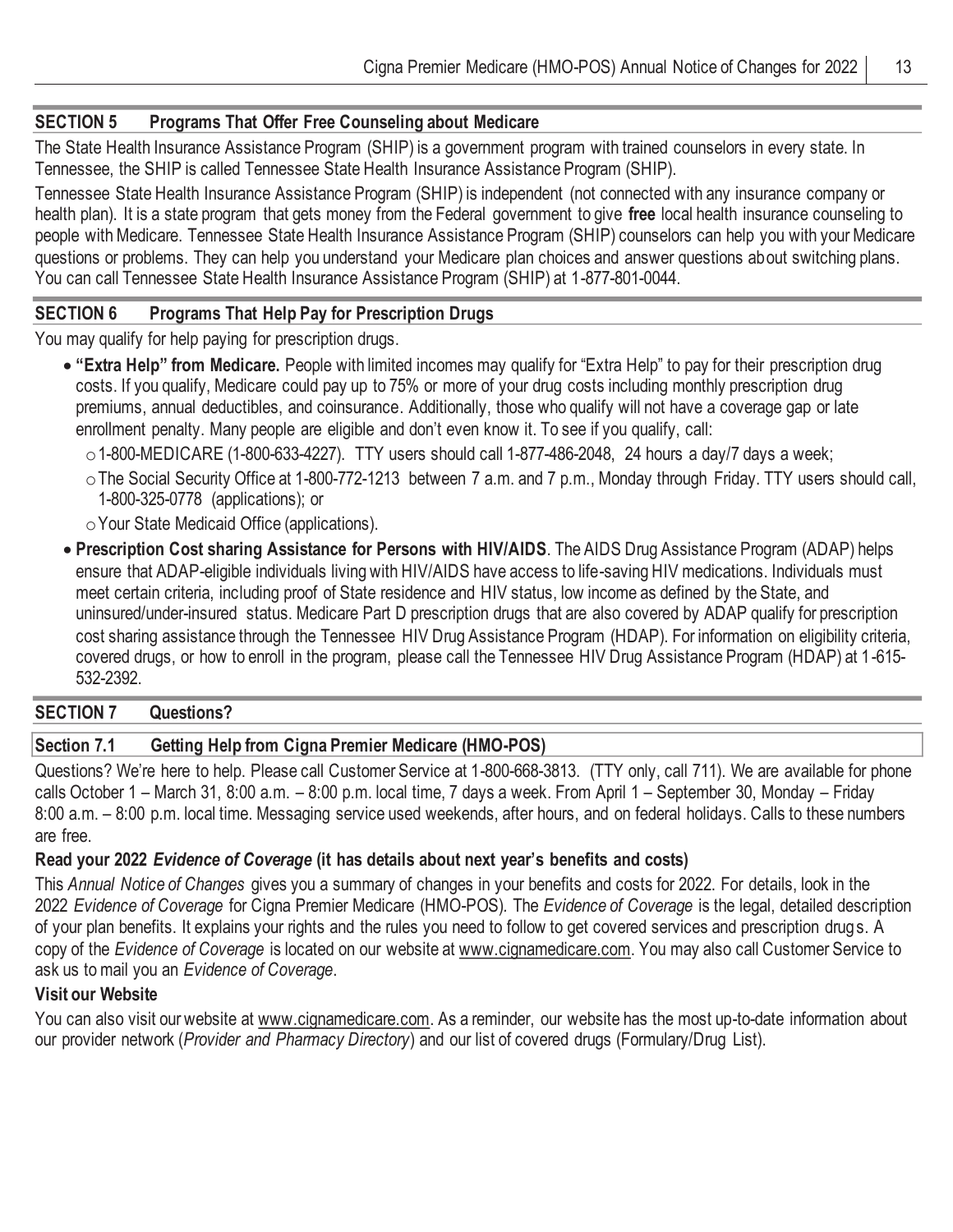## **Section 7.2 Getting Help from Medicare**

To get information directly from Medicare:

## **Call 1-800-MEDICARE (1-800-633-4227)**

You can call 1-800-MEDICARE (1-800-633-4227), 24 hours a day, 7 days a week. TTY users should call 1-877-486-2048.

## **Visit the Medicare Website**

You can visit the Medicare website (www.medicare.gov). It has information about cost, coverage, and quality ratings to help you compare Medicare health plans. You can find information about plans available in your area by using the Medicare Plan Finder on the Medicare website. (To view the information about plans, go to www.medicare.gov/plan-compare.)

## **Read** *Medicare & You 2022*

You can read the *Medicare & You 2022* handbook. Every year in the fall, this booklet is mailed to people with Medicare. It has a summary of Medicare benefits, rights and protections, and answers to the most frequently asked questions about Medicare. If y ou don't have a copy of this booklet, you can get it at the Medicare website (www.medicare.gov) or by calling 1-800-MEDICARE (1- 800-633-4227), 24 hours a day, 7 days a week. TTY users should call 1-877-486-2048.